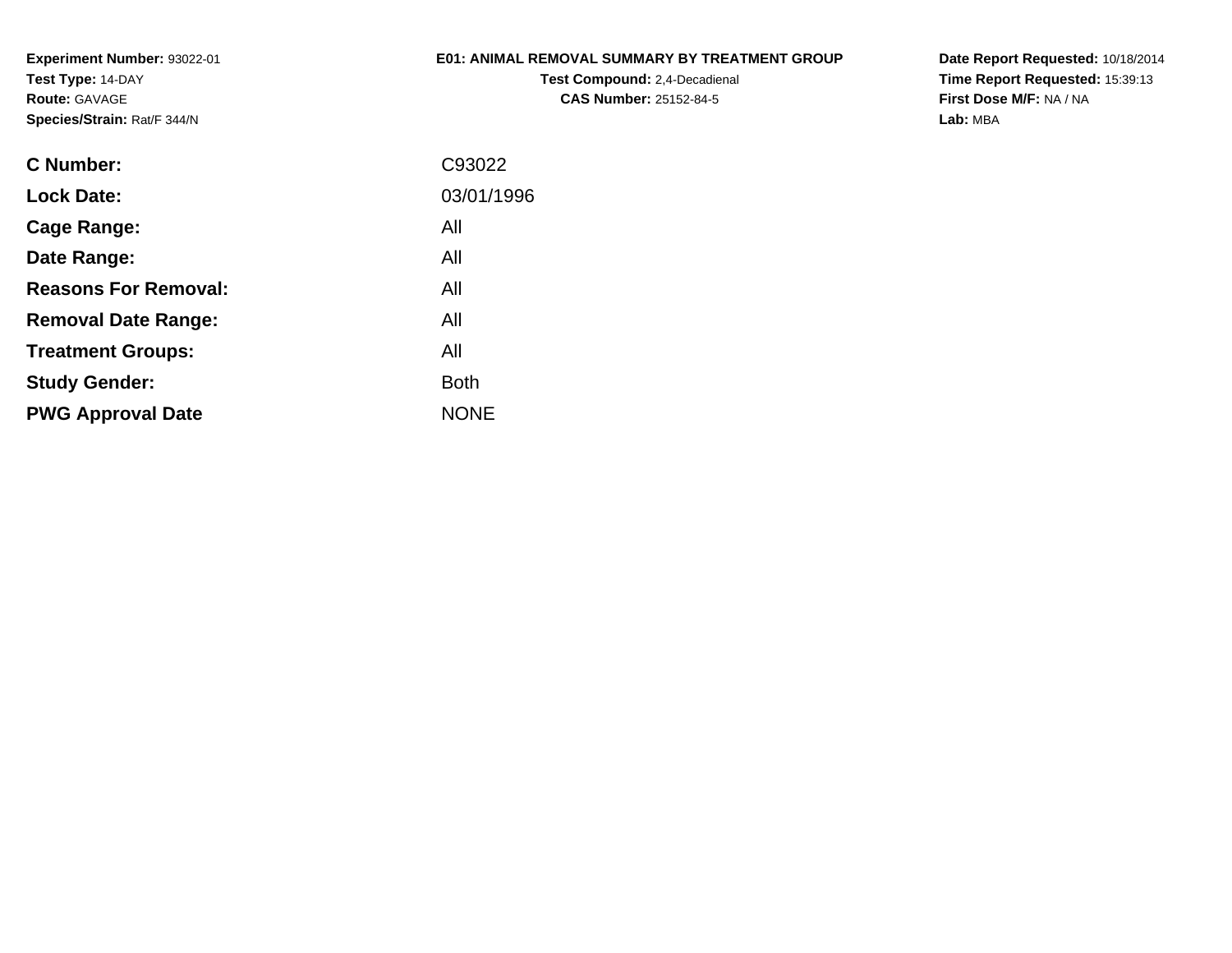## **E01: ANIMAL REMOVAL SUMMARY BY TREATMENT GROUP**

**Test Compound:** 2,4-Decadienal **CAS Number:** 25152-84-5

|                  |                                     |                         | <b>MALE</b>                  |
|------------------|-------------------------------------|-------------------------|------------------------------|
| <b>TREATMENT</b> | <b>Moribund</b><br><b>Sacrifice</b> | <b>Natural</b><br>Death | Terminal<br><b>Sacrifice</b> |
| MG/KG<br>0.0     | 0                                   | 0                       | 5                            |
| 45.0 MG/KG       | 0                                   | 0                       | 5                            |
| 133.0 MG/KG      |                                     | 0                       | ა                            |
| 400.0 MG/KG      |                                     | 0                       | $\mathbf b$                  |
| 1200.0 MG/KG     |                                     | 0                       | -5                           |
| 3600.0 MG/KG     |                                     | 4                       | $\mathbf 0$                  |
| <b>TOTAL</b>     |                                     |                         | 25                           |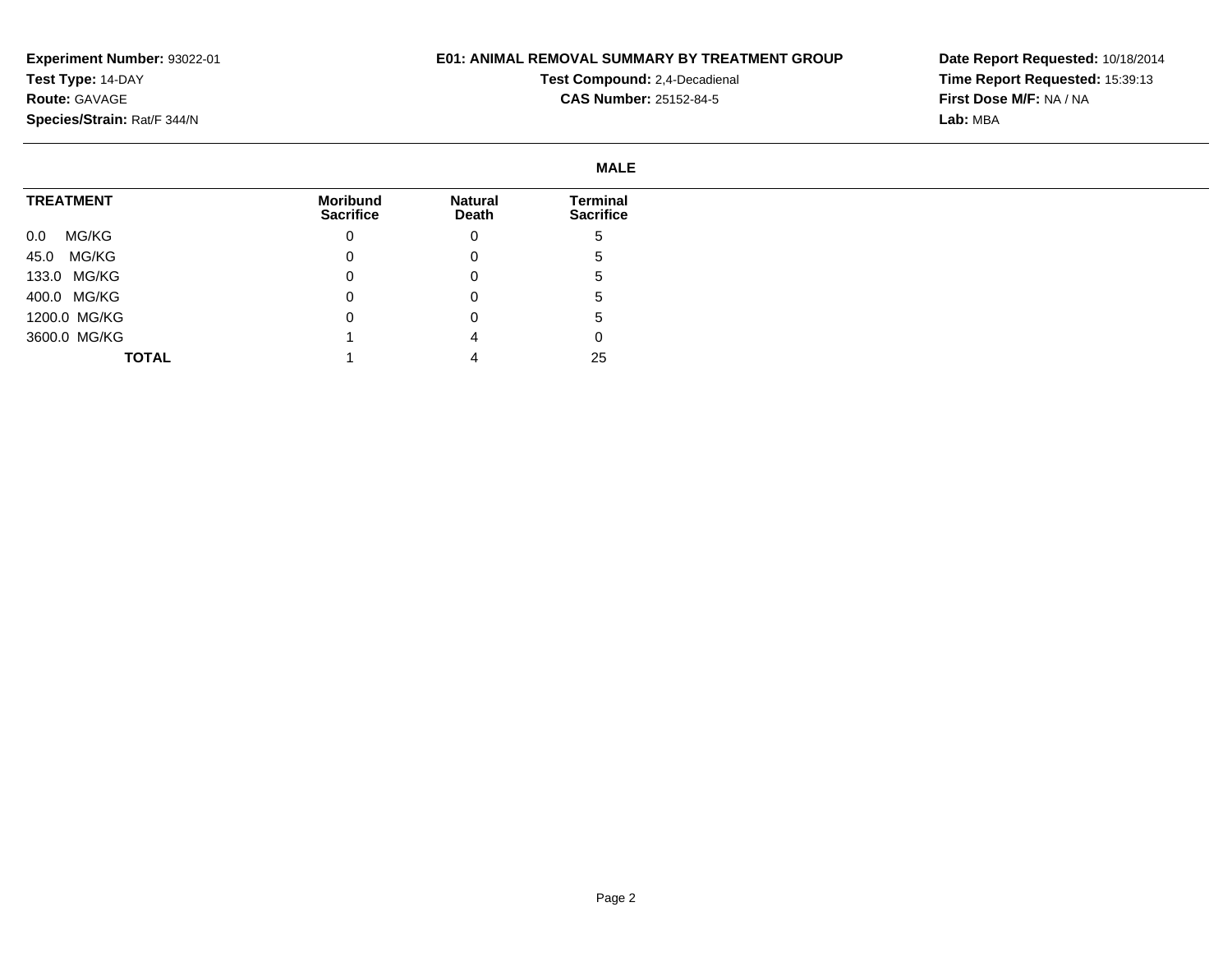## **E01: ANIMAL REMOVAL SUMMARY BY TREATMENT GROUP**

**Test Compound:** 2,4-Decadienal **CAS Number:** 25152-84-5

\*\*\*END OF MALE DATA\*\*\*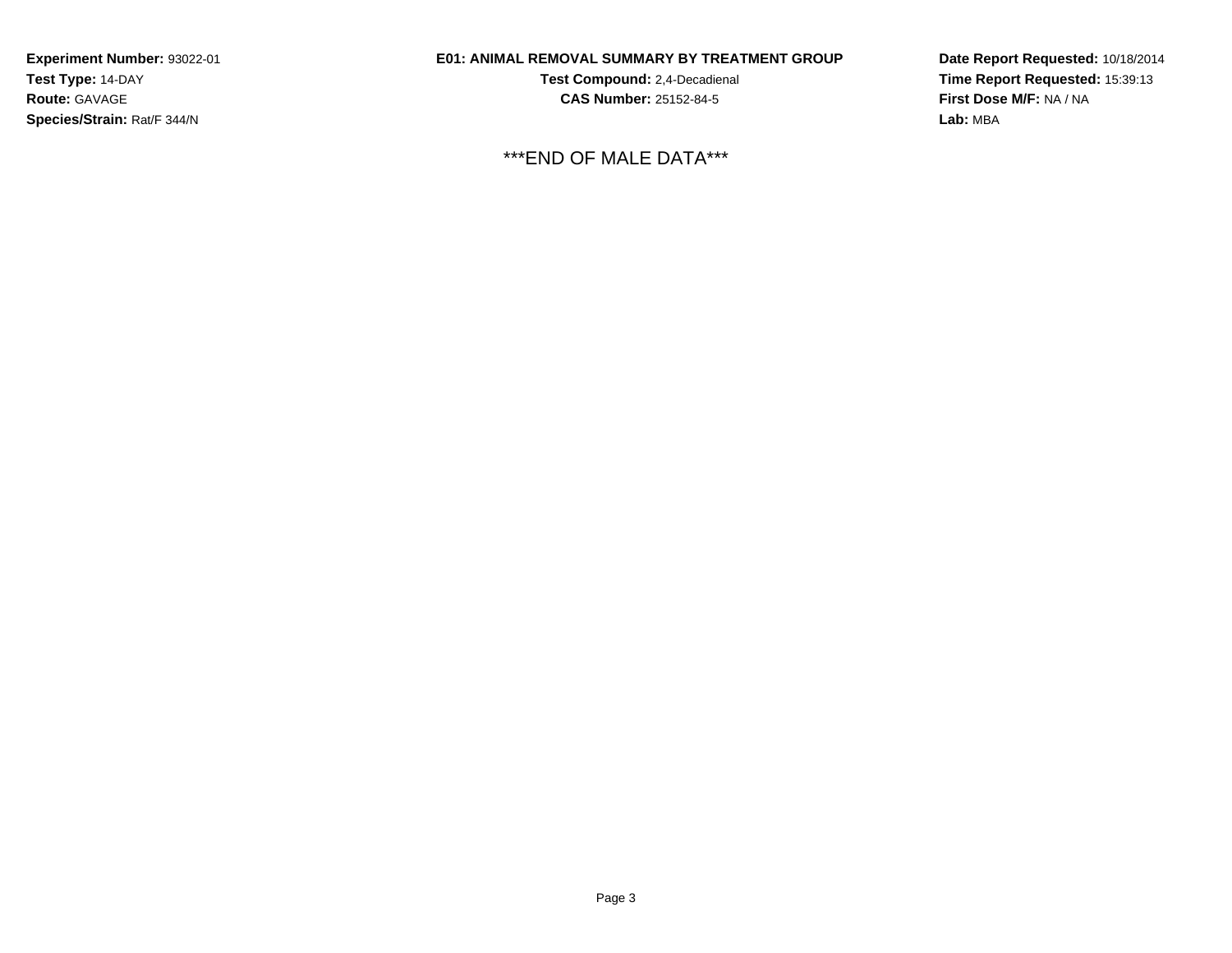## **E01: ANIMAL REMOVAL SUMMARY BY TREATMENT GROUP**

**Test Compound:** 2,4-Decadienal **CAS Number:** 25152-84-5

|                  | <b>FEMALE</b>                |                         |                              |
|------------------|------------------------------|-------------------------|------------------------------|
| <b>TREATMENT</b> | Moribund<br><b>Sacrifice</b> | <b>Natural</b><br>Death | Terminal<br><b>Sacrifice</b> |
| MG/KG<br>0.0     | 0                            | 0                       |                              |
| 45.0 KG/KG       | O                            | 0                       |                              |
| 133.0 MG/KG      | 0                            |                         |                              |
| 400.0 MG/KG      | 0                            | 0                       |                              |
| 1200.0 MG/KG     |                              | 0                       |                              |
| 3600.0 MG/KG     | O                            | b.                      |                              |
| <b>TOTAL</b>     |                              | 6                       | 24                           |